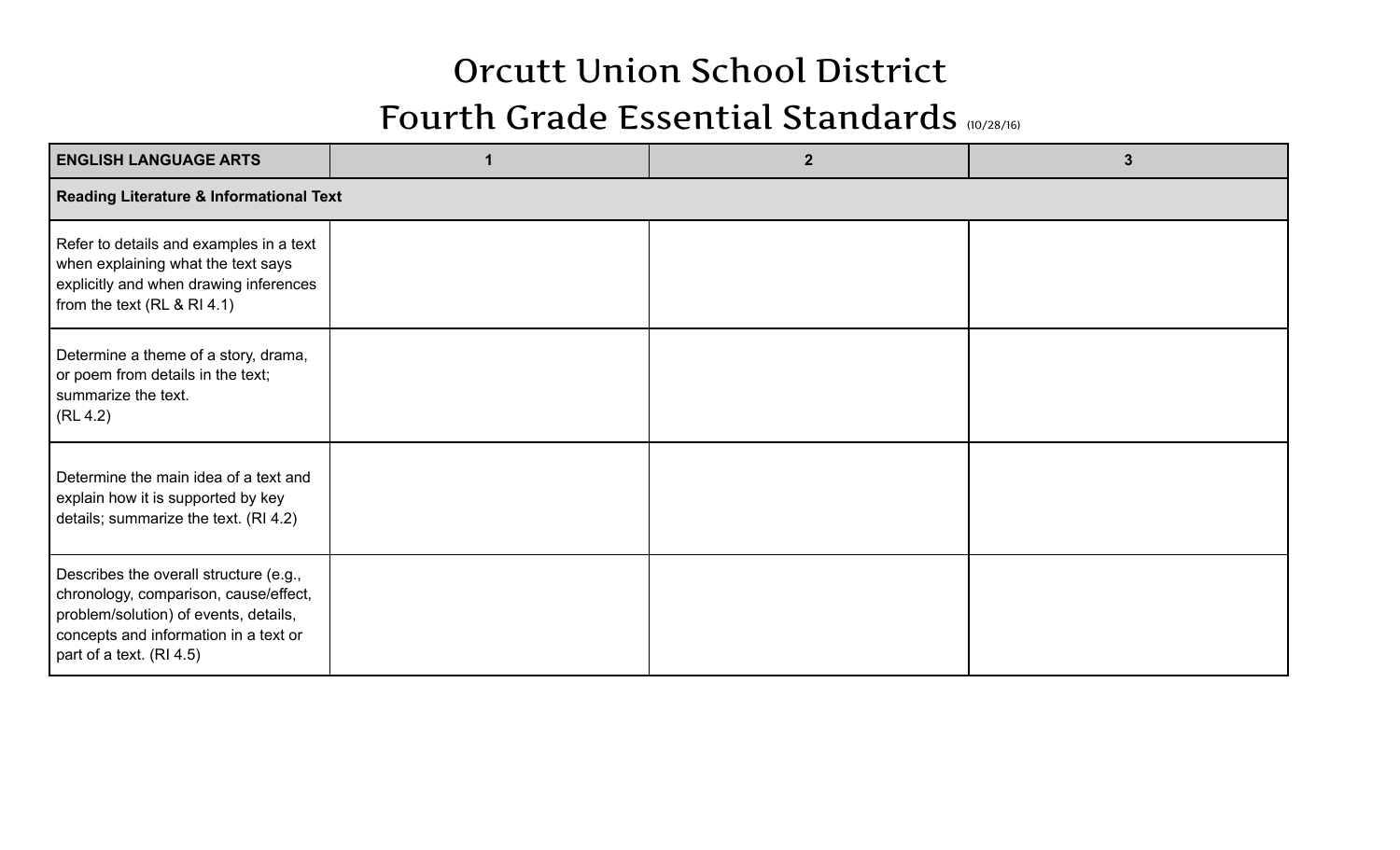| Integrates information from two texts<br>on the same topic in order to write or<br>speak about the subject<br>knowledgeably. (RI 4.9)                                                                                                                                                                                                                                                |             |             |   |  |  |  |
|--------------------------------------------------------------------------------------------------------------------------------------------------------------------------------------------------------------------------------------------------------------------------------------------------------------------------------------------------------------------------------------|-------------|-------------|---|--|--|--|
| <b>Foundational Skills</b>                                                                                                                                                                                                                                                                                                                                                           |             |             |   |  |  |  |
| Read with sufficient accuracy and<br>fluency to support comprehension.<br>(RF 4.4)                                                                                                                                                                                                                                                                                                   |             |             |   |  |  |  |
| Language                                                                                                                                                                                                                                                                                                                                                                             | $\mathbf 1$ | $2^{\circ}$ | 3 |  |  |  |
| Demonstrate command of the<br>conventions of standard English<br>capitalization, punctuation, and<br>spelling when writing. (L 4.2)                                                                                                                                                                                                                                                  |             |             |   |  |  |  |
| Acquire and use accurately<br>grade-appropriate general academic<br>and domain-specific words and<br>phrases, including those that signal<br>precise actions, emotions, or states of<br>being (e.g., quizzed, whined,<br>stammered) and that are basic to a<br>particular topic (e.g., wildlife,<br>conservation, and endangered when<br>discussing animal preservation).<br>(L 4.6) |             |             |   |  |  |  |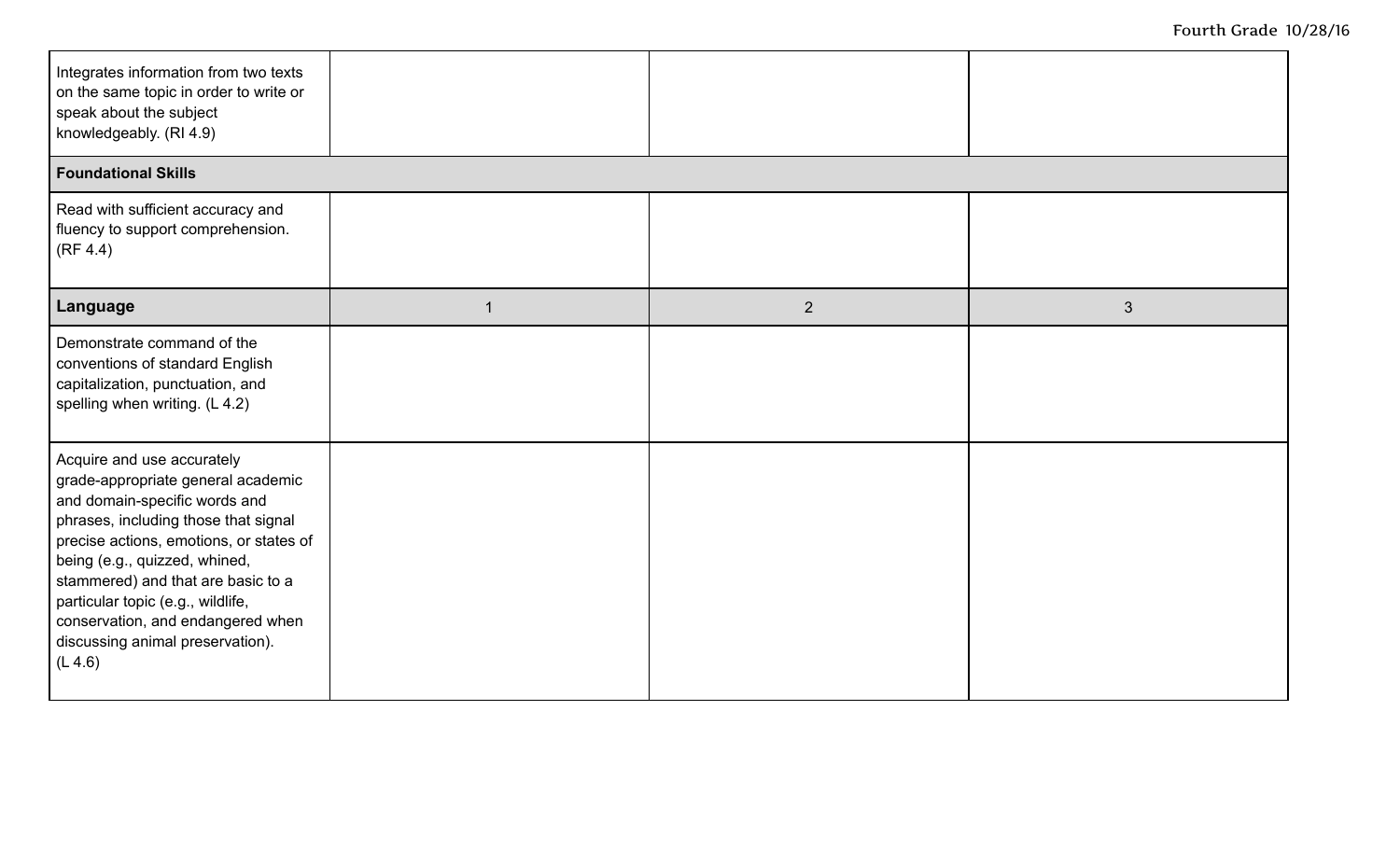| Demonstrate understanding of<br>figurative language (similes,<br>metaphors, idioms, adages, proverbs)<br>word relationships (antonyms,<br>synonyms), and nuances in word<br>meanings. (L 4.5)                                              |  |  |  |  |  |  |
|--------------------------------------------------------------------------------------------------------------------------------------------------------------------------------------------------------------------------------------------|--|--|--|--|--|--|
| <b>Writing</b>                                                                                                                                                                                                                             |  |  |  |  |  |  |
| Writes opinion pieces on topics or<br>texts, supporting a point of view with<br>reasons and information. (W 4.1)                                                                                                                           |  |  |  |  |  |  |
| Write informative/explanatory texts to<br>examine a topic and convey ideas and<br>information clearly. (W 4.2)                                                                                                                             |  |  |  |  |  |  |
| Write narratives to develop real or<br>imagined experiences or events using<br>effective technique, descriptive details,<br>and clear event sequences. (W 4.3)                                                                             |  |  |  |  |  |  |
| <b>Speaking and Listening</b>                                                                                                                                                                                                              |  |  |  |  |  |  |
| Engage effectively in a range of<br>collaborative discussions (one-on-one,<br>in groups, and teacher-led) with<br>diverse partners on grade 4 topics and<br>texts, building on others' ideas and<br>expressing their own clearly. (SL 4.1) |  |  |  |  |  |  |